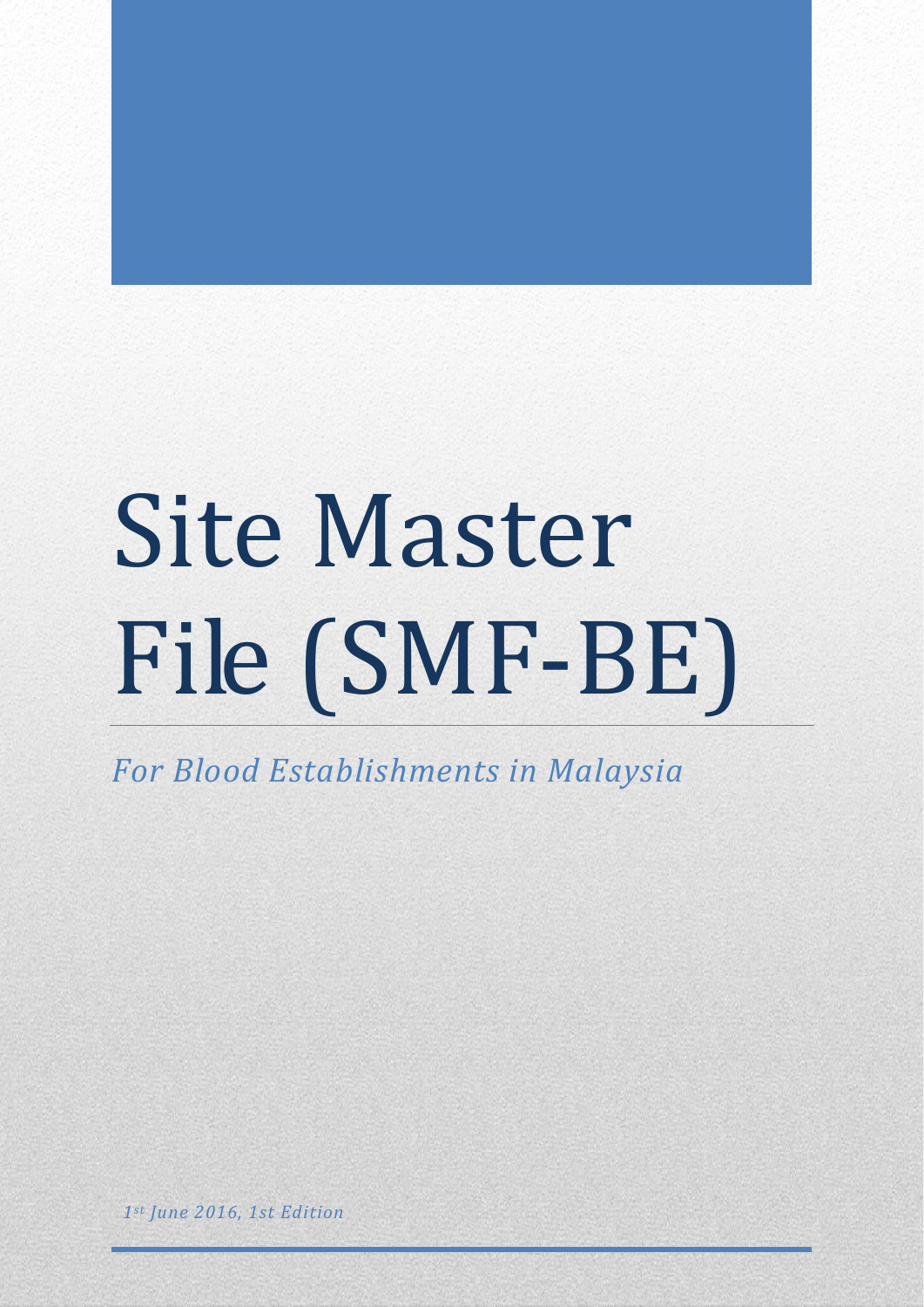# **Introduction**

This guidance note is issued specifically for blood establishments in Malaysia and must be read alongside the Guidelines on Site Master File issued by Centre for Compliance and Licensing (CCL), National Pharmaceutical Control Bureau.

The reference made to Guidelines on Site Master File should be applicable to the blood establishment settings. A Site Master File should contain adequate information but, as far as possible, not exceed 25-30 pages plus appendices. Simple plans, outline drawings or schematic layouts are preferred instead of narratives. The Site Master File, including appendices, should be readable when printed on A4 paper sheets.

The purpose of this document is to provide guidance for the blood establishments on how to create basic information about their activities that can be useful to the regulatory authority in planning and conducting Good Manufacturing Practice (GMP) inspections.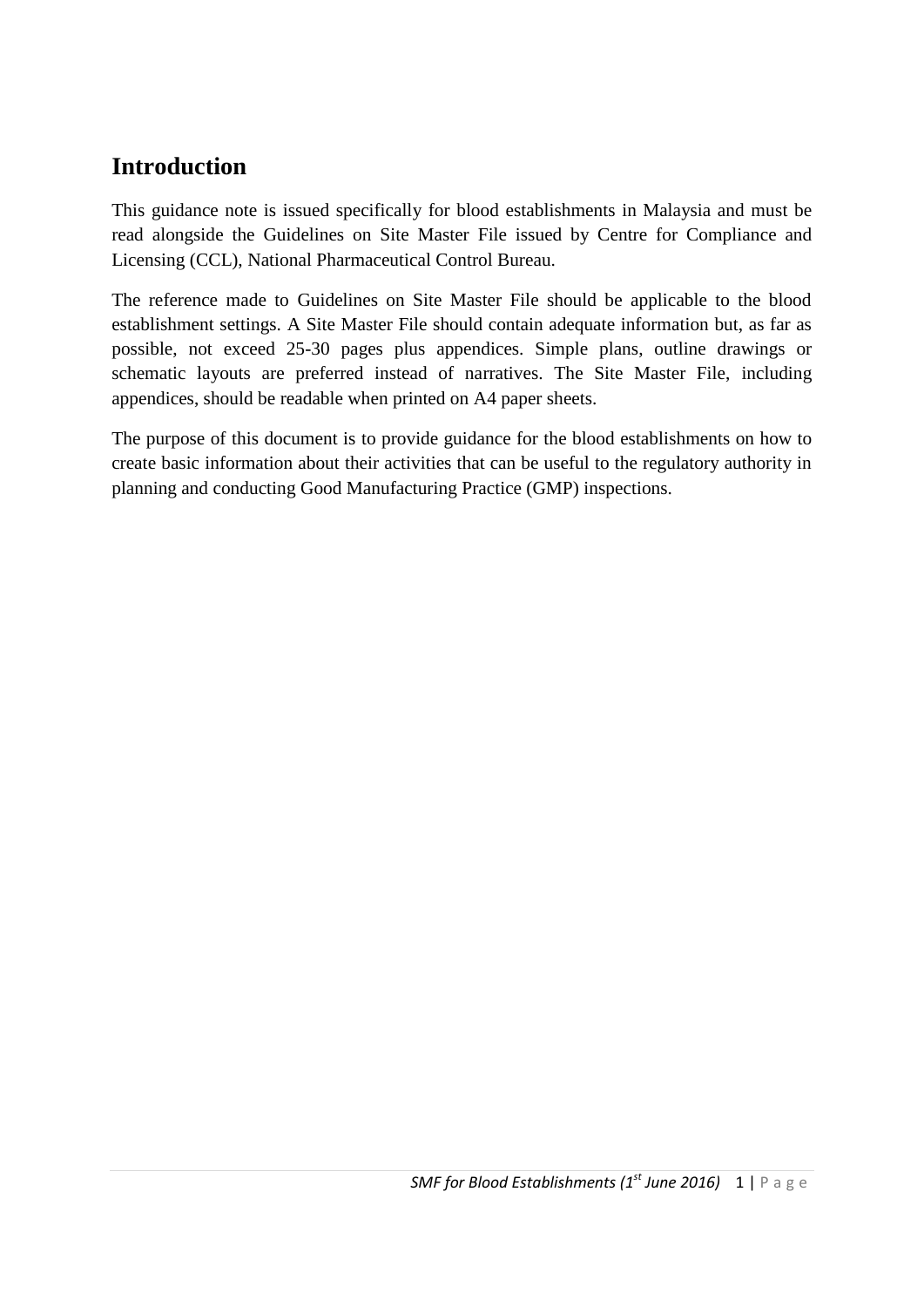# **Content of Site Master File for Blood Establishments (SMF-BE)**

## **1. General Information**

Full name of the blood establishment

- This may include the name of the Department/Division/Unit that performs the function

Establishment street address

- Please state all addresses if it involves several sites.

Telephone number

- Contact information of the establishment including 24 hours telephone number of the contact personnel in the case of product defects or recalls.

Fax number

Email address

#### **1.1 Activity Summary**

Please tick relevant boxes or indicate the activities carried out on site

| <b>A: Site Activity</b>                          | Please tick $\sqrt{}$ (may tick more<br>than one) | <b>Remarks (if any)</b> |
|--------------------------------------------------|---------------------------------------------------|-------------------------|
| Collection                                       |                                                   |                         |
| Testing                                          |                                                   |                         |
| Processing                                       |                                                   |                         |
| Storage                                          |                                                   |                         |
| Distribution                                     |                                                   |                         |
| Importation                                      |                                                   |                         |
| Exportation                                      |                                                   |                         |
| Others (Please specify)                          |                                                   |                         |
| <b>B: Products (Blood</b><br><b>Components</b> ) | Please tick $\sqrt{}$ (may tick more<br>than one) | <b>Remarks (if any)</b> |
| Whole blood                                      |                                                   |                         |
| Red Blood Cells (RBC)                            |                                                   |                         |
| Platelets                                        |                                                   |                         |

*SMF for Blood Establishments (1st June 2016)* 2 | P a g e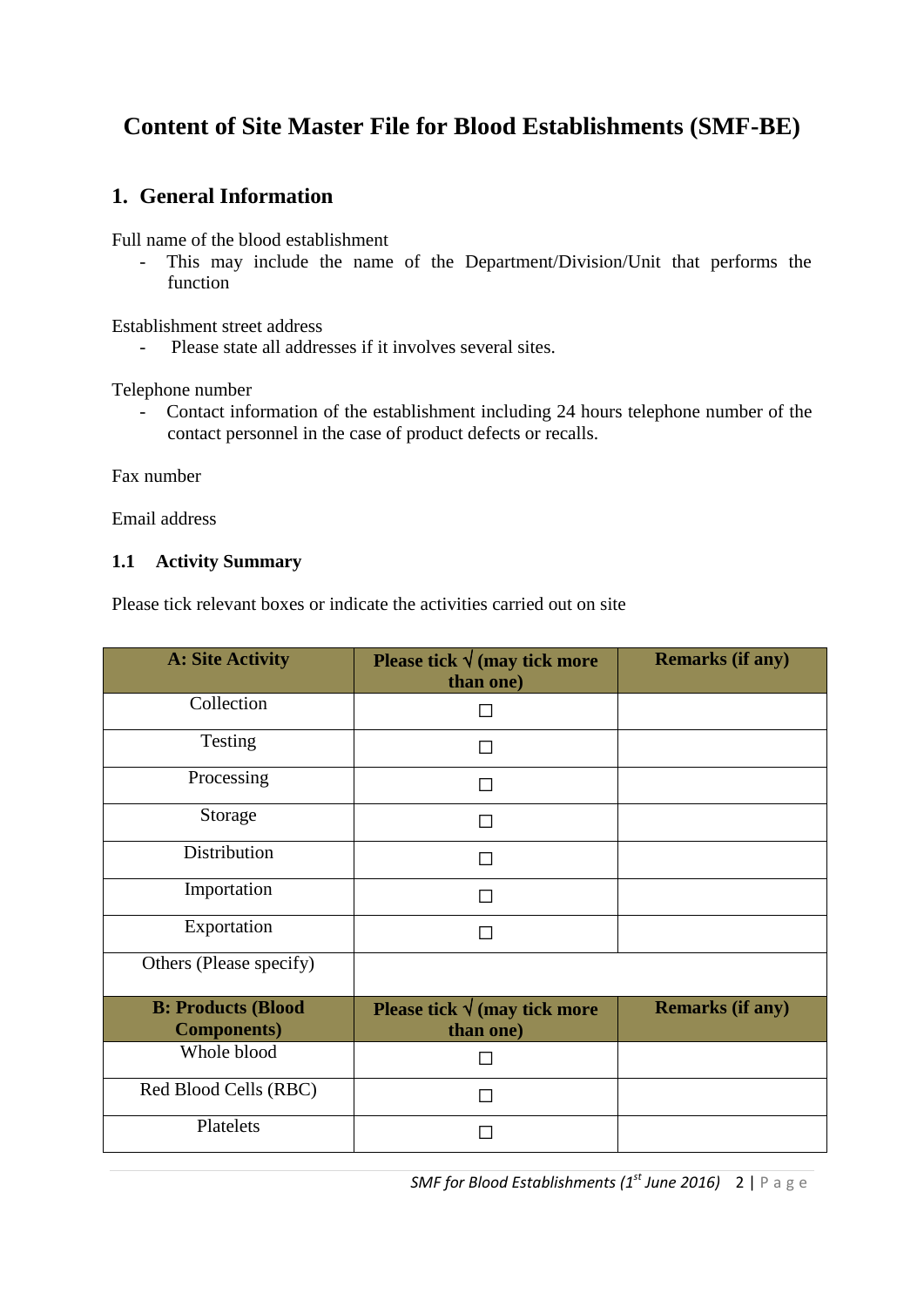| Plasma                            |                                                   |                         |
|-----------------------------------|---------------------------------------------------|-------------------------|
| Fresh Frozen Plasma               | $\Box$                                            |                         |
| Plasma Cryoprecipitate<br>Reduced | П                                                 |                         |
| Cryoprecipitate                   | $\Box$                                            |                         |
| Leukocytes/Granulocytes           | $\Box$                                            |                         |
| <b>Buffy Coats</b>                | П                                                 |                         |
| Others (Please specify)           |                                                   |                         |
|                                   |                                                   |                         |
| <b>C: Site Processes</b>          | Please tick $\sqrt{}$ (may tick more<br>than one) | <b>Remarks (if any)</b> |
| Whole blood donation              | П                                                 |                         |
|                                   |                                                   |                         |
| Apheresis                         | П                                                 |                         |
| Washing                           | $\Box$                                            |                         |
| Splitting                         | $\Box$                                            |                         |
| Cryopreservation                  | П                                                 |                         |
| Cell selection                    | П                                                 |                         |
| Leukocyte depletion               | П                                                 |                         |
| Freezing                          | П                                                 |                         |
| Irradiation                       | $\Box$                                            |                         |

- **1.2** Any other activities carried out on the site
	- Description of non-blood related activities on-site, if any.
- **1.3** Types of Blood\* collected by the establishment:
	- Description of collection methods. For example whole blood, manual apheresis, automated apheresis, autologous or allogeneic
- **1.4** Processing methods
	- Brief description on processing methods to produce blood components using flow charts, if possible.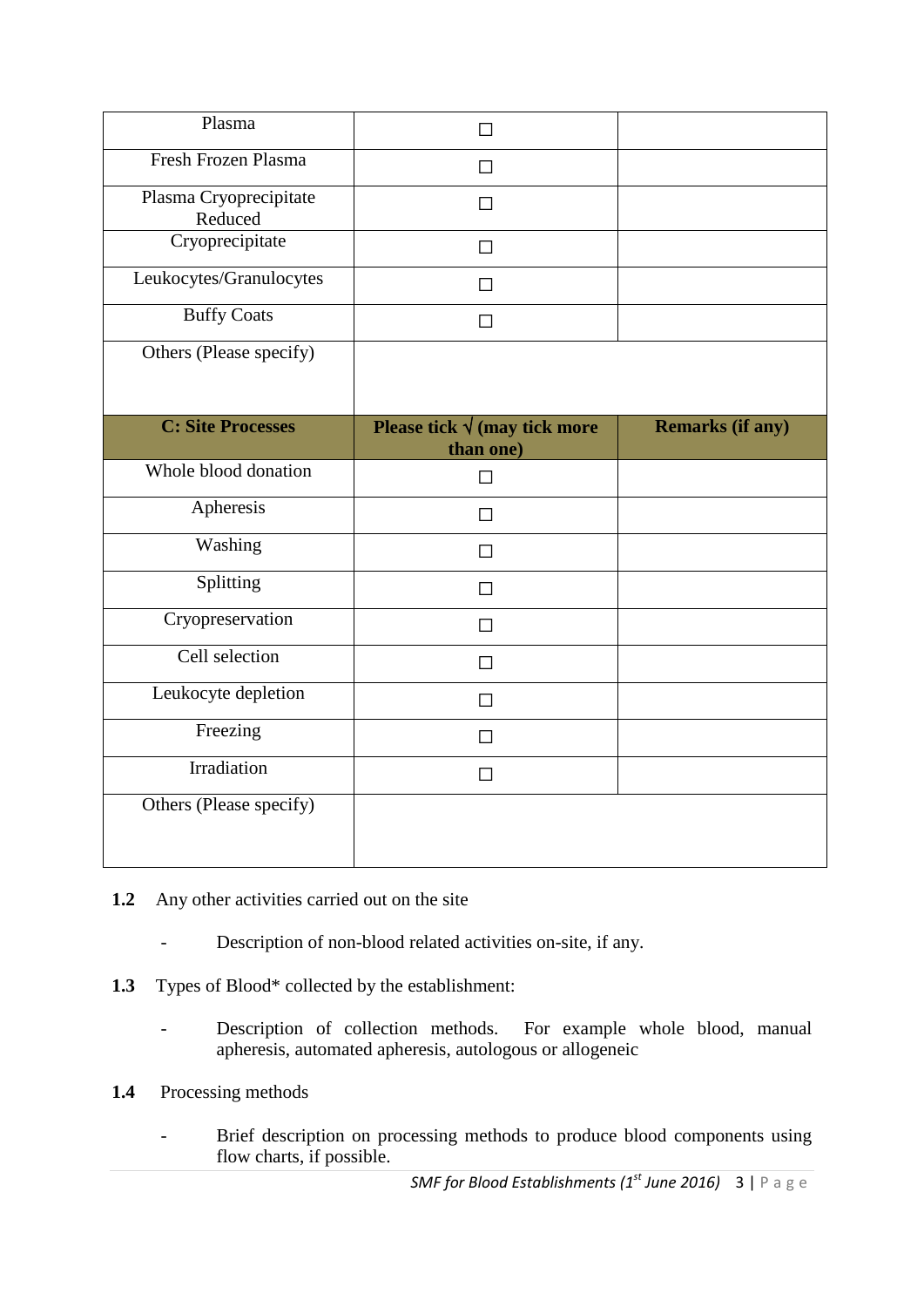- **1.5** Number of donors in the previous years (e.g: at least previous 3 years)
- **1.6** Number of produced blood components in the previous years (e.g: at least previous 3 years)
- **1.7** Ouality control testing methods
- **1.8** Details of hospitals and blood banks supplied
- **1.9** Operation hours of the establishment

#### **2. Quality Management System of the Establishment**

- **2.1** Short description of the Quality Management System (QMS) of the establishment
	- State the establishment's Quality Policy;
	- Information of activities for which the site is accredited and certified, including dates and contents of accreditations, names of accrediting bodies.
- **2.2** Release procedure of blood/blood component
	- General description of batch releasing procedure.
- **2.3** Management of suppliers and contractors
	- A brief summary of the establishment/knowledge of supply chain and the external audit program;
	- Brief description of the qualification system of contractors and other critical materials suppliers;
	- Use of outside scientific, analytical or other technical assistance in relation to manufacture and analysis;
	- List of contract manufacturers and laboratories including the addresses and contact information and flow charts of supply-chains for outsourced manufacturing and Quality Control activities.
- 2.4 Ouality Risk Management (ORM)
	- Brief description of QRM methodologies used by the establishment as well as its scope.
- **2.5** Product Quality Reviews
	- Brief description of methodologies used.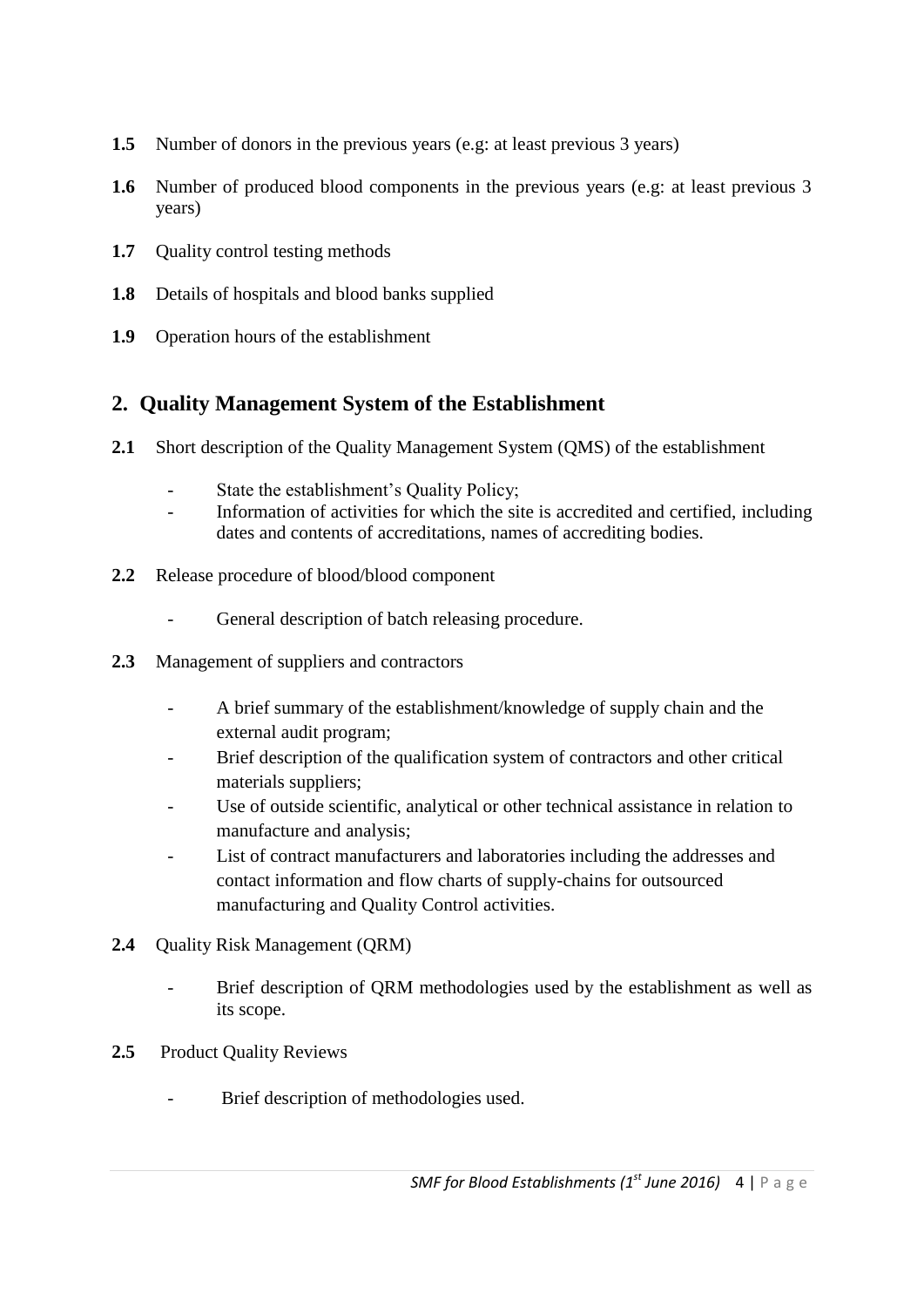## **3. Personnel**

- **3.1** Details of responsible personnel
	- Name of the responsible person
	- Name of Establishment Director
	- Name of Medical Director
	- Name of the Head of Quality Control and/or Quality Manager
	- Name of the Production Manager
- **3.2** Total number of staff
- **3.3** Outline of arrangements for basic and in-service training and how records are maintained
- **3.4** Personnel hygiene requirements, including clothing
- **3.5** Organisation chart indicating how many people are working in collection, processing, quality control, quality assurance, administration, storage and transport.

#### **4. Facilities**

- **4.1** Short description of the site (size, location and adjacent environment)
- **4.2** Number of outside collection sites, number of mobile sites (busses)
- **4.3** Description of the processing and storage facilities indicating the number of rooms, their dimensions and environmental classification, where relevant. Simple floor plan of collection, production and laboratory areas.
- **4.4** Description of preventive maintenance programs and recording system.
- **4.5** Description of environmental monitoring system (e.g. temperature, relative humidity)

#### **5. Equipment**

- **5.1** Brief description of major production and control laboratory equipment
- **5.2** Qualification and calibration including recording system
- **5.3** Arrangements for computerized systems validation
	- The name of the computer software must be specified.